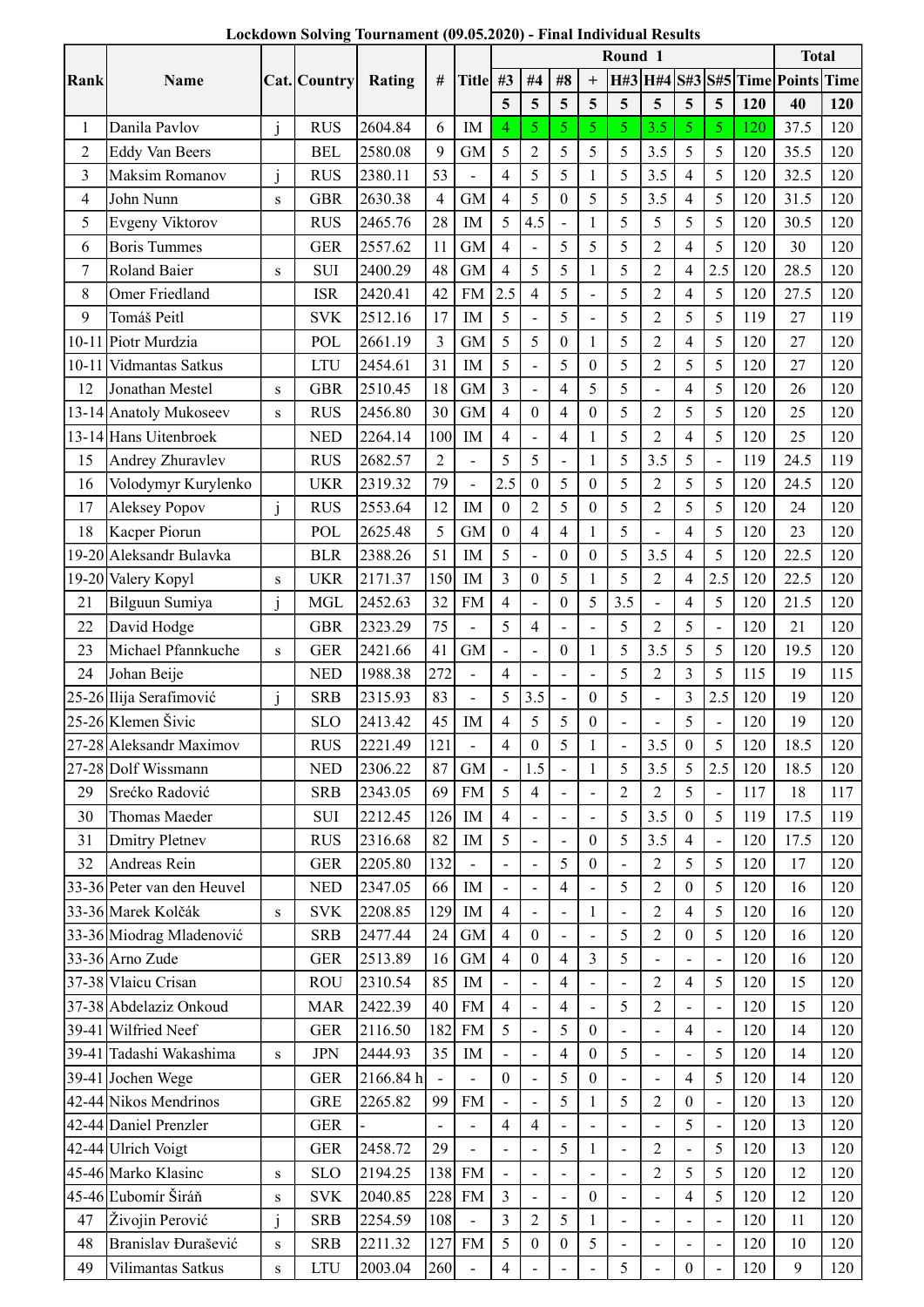| Round 1<br><b>Total</b><br>H#3 H#4 S#3 S#5 Time Points<br>Title #3 #4<br>$\#8$<br>Rank<br>#<br>$^{+}$<br>Name<br>Cat. Country<br>Rating<br>5 <sup>5</sup><br>5<br>$\overline{5}$<br>$\overline{5}$<br>$5\overline{)}$<br>$\overline{\mathbf{5}}$<br>$\overline{5}$<br>$\overline{5}$<br>120<br>120<br>40<br>110 FM<br>Johan de Boer<br>2250.26<br>$\boldsymbol{0}$<br>5<br>3.5<br>$\boldsymbol{0}$<br>120<br>8.5<br><b>NED</b><br>120<br>50<br>$\overline{\phantom{a}}$<br>$\overline{\phantom{a}}$<br>$\blacksquare$<br>$\overline{\phantom{a}}$<br>130<br>120<br>51-52 Klaus Köchli<br>2208.45<br>$\overline{4}$<br>$\boldsymbol{0}$<br>$\boldsymbol{0}$<br>120<br>8<br>SUI<br>$\overline{4}$<br>$\blacksquare$<br>$\overline{\phantom{a}}$<br>$\blacksquare$<br>$\blacksquare$<br>223<br>$\mathfrak{Z}$<br>8<br>2051.95<br>$\boldsymbol{0}$<br>120<br>120<br>51-52 Wouter van Rijn<br><b>NED</b><br>$\overline{4}$<br>$\blacksquare$<br>$\overline{\phantom{a}}$<br>$\overline{\phantom{a}}$<br>$\overline{\phantom{a}}$<br>222<br>$\sqrt{5}$<br>2.5<br>2053.60<br>120<br>7.5<br>Marcel Van Herck<br><b>BEL</b><br>$\boldsymbol{0}$<br>$\boldsymbol{0}$<br>120<br>53<br>${\bf S}$<br>÷,<br>$\overline{a}$<br>$\overline{\phantom{a}}$<br>318<br>2.5<br><b>GRE</b><br>1938.76<br>$\overline{4}$<br>120<br>54-55 Alexandros Dimitriadis<br>$\boldsymbol{0}$<br>6.5<br>$\overline{\phantom{a}}$<br>$\overline{\phantom{a}}$<br>$\blacksquare$<br>$\overline{\phantom{a}}$<br> 2.5<br>2496.88<br>21<br>$\overline{4}$<br>$\boldsymbol{0}$<br>120<br>54-55 Martynas Limontas<br><b>LTU</b><br><b>GM</b><br>6.5<br>$\boldsymbol{0}$<br>$\sim$<br>$\overline{\phantom{a}}$<br>$\overline{\phantom{a}}$<br>$\overline{\phantom{a}}$<br>230<br>118<br>Koen Versmissen<br><b>NED</b><br>2040.40<br>$\boldsymbol{0}$<br>5<br>6<br>56<br>$\overline{\phantom{a}}$<br>$\overline{\phantom{a}}$<br>$\overline{\phantom{0}}$<br>$\overline{\phantom{a}}$<br>$\overline{\phantom{0}}$<br><b>GRE</b><br>2410.96<br>46<br><b>FM</b><br>$\overline{4}$<br>$\boldsymbol{0}$<br>$\mathfrak{2}$<br>120<br>Nikos Sidiropoulos<br>$\boldsymbol{0}$<br>6<br>57<br>$\blacksquare$<br>$\overline{\phantom{a}}$<br>$\overline{\phantom{a}}$<br>$\overline{\phantom{a}}$<br>5<br>58-59 Richard Dobiáš<br>164<br>120<br>5 <sup>5</sup><br><b>SVK</b><br>2147.99<br>$\overline{0}$<br>$\overline{0}$<br>$\blacksquare$<br>$\overline{\phantom{a}}$<br>$\overline{\phantom{a}}$<br>$\blacksquare$<br>$\overline{\phantom{a}}$<br>258<br>5<br>5<br>2004.53<br>120<br>58-59 Thomas Thannheiser<br><b>GER</b><br>$\sim$<br>$\overline{\phantom{a}}$<br>$\sim$<br>$\overline{\phantom{a}}$<br>$\overline{\phantom{a}}$<br>$\overline{\phantom{a}}$<br>$\overline{\phantom{a}}$<br>$60-62$ Roland Ott<br>2243.31<br>112<br>$\overline{0}$<br>$\boldsymbol{0}$<br>120<br>SUI<br>$\overline{4}$<br>$\boldsymbol{0}$<br>$\boldsymbol{0}$<br>$\overline{4}$<br>${\bf S}$<br>$\overline{\phantom{a}}$<br>$\blacksquare$<br>$\blacksquare$<br>$\sim$<br>60-62 Mikalai Sihnevich<br>2096.88<br>196<br>$\bf{0}$<br>$\mathbf{0}$<br>$\boldsymbol{0}$<br>$\overline{2}$<br>$\overline{c}$<br><b>BLR</b><br>$\overline{0}$<br>120<br>$\overline{4}$<br>$\boldsymbol{0}$<br>$\overline{a}$<br>${\bf S}$<br>88 FM<br>$\overline{3}$<br>60-62 Miloslav Vanka<br>2306.09<br>$CZE$<br>120<br>$\overline{4}$<br>${\bf S}$<br>$\sim$<br>$\overline{\phantom{a}}$<br>$\blacksquare$<br>$\overline{a}$<br>$\blacksquare$<br>$\overline{a}$<br> 2.5<br>Gert Reichardt<br>120<br>2.5<br><b>NED</b><br>$\boldsymbol{0}$<br>$\mathbf{0}$<br>63<br>$\qquad \qquad \blacksquare$<br>1924.15<br>336<br>Alfred Gaasbeek<br>$\boldsymbol{0}$<br>$\mathbf{0}$<br>$0\,$<br>$\overline{2}$<br>$\ensuremath{\mathsf{NED}}$<br>118<br>$\overline{2}$<br>$\boldsymbol{0}$<br>$\boldsymbol{0}$<br>$\bf{0}$<br>64<br>${\bf S}$<br>$\overline{a}$<br>1922.80<br>Michael Schnabel<br>339<br>120<br>$\overline{2}$<br><b>GER</b><br>$\overline{2}$<br>$\boldsymbol{0}$<br>65<br>$\overline{0}$ |    |             |           |            |         |     |                  |              |                  |              |                          |                  |                  |     |              |             |
|----------------------------------------------------------------------------------------------------------------------------------------------------------------------------------------------------------------------------------------------------------------------------------------------------------------------------------------------------------------------------------------------------------------------------------------------------------------------------------------------------------------------------------------------------------------------------------------------------------------------------------------------------------------------------------------------------------------------------------------------------------------------------------------------------------------------------------------------------------------------------------------------------------------------------------------------------------------------------------------------------------------------------------------------------------------------------------------------------------------------------------------------------------------------------------------------------------------------------------------------------------------------------------------------------------------------------------------------------------------------------------------------------------------------------------------------------------------------------------------------------------------------------------------------------------------------------------------------------------------------------------------------------------------------------------------------------------------------------------------------------------------------------------------------------------------------------------------------------------------------------------------------------------------------------------------------------------------------------------------------------------------------------------------------------------------------------------------------------------------------------------------------------------------------------------------------------------------------------------------------------------------------------------------------------------------------------------------------------------------------------------------------------------------------------------------------------------------------------------------------------------------------------------------------------------------------------------------------------------------------------------------------------------------------------------------------------------------------------------------------------------------------------------------------------------------------------------------------------------------------------------------------------------------------------------------------------------------------------------------------------------------------------------------------------------------------------------------------------------------------------------------------------------------------------------------------------------------------------------------------------------------------------------------------------------------------------------------------------------------------------------------------------------------------------------------------------------------------------------------------------------------------------------------------------------------------------------------------------------------------------------------------------------------------------------------------------------------------------------------------------------------------------------------------------------------------------------------------------------------------------------------------------------------------------------------------------------------------------------------------------------------------|----|-------------|-----------|------------|---------|-----|------------------|--------------|------------------|--------------|--------------------------|------------------|------------------|-----|--------------|-------------|
|                                                                                                                                                                                                                                                                                                                                                                                                                                                                                                                                                                                                                                                                                                                                                                                                                                                                                                                                                                                                                                                                                                                                                                                                                                                                                                                                                                                                                                                                                                                                                                                                                                                                                                                                                                                                                                                                                                                                                                                                                                                                                                                                                                                                                                                                                                                                                                                                                                                                                                                                                                                                                                                                                                                                                                                                                                                                                                                                                                                                                                                                                                                                                                                                                                                                                                                                                                                                                                                                                                                                                                                                                                                                                                                                                                                                                                                                                                                                                                                                                      |    |             |           |            |         |     |                  |              |                  |              |                          |                  |                  |     |              |             |
|                                                                                                                                                                                                                                                                                                                                                                                                                                                                                                                                                                                                                                                                                                                                                                                                                                                                                                                                                                                                                                                                                                                                                                                                                                                                                                                                                                                                                                                                                                                                                                                                                                                                                                                                                                                                                                                                                                                                                                                                                                                                                                                                                                                                                                                                                                                                                                                                                                                                                                                                                                                                                                                                                                                                                                                                                                                                                                                                                                                                                                                                                                                                                                                                                                                                                                                                                                                                                                                                                                                                                                                                                                                                                                                                                                                                                                                                                                                                                                                                                      |    |             |           |            |         |     |                  |              |                  |              |                          |                  |                  |     |              |             |
|                                                                                                                                                                                                                                                                                                                                                                                                                                                                                                                                                                                                                                                                                                                                                                                                                                                                                                                                                                                                                                                                                                                                                                                                                                                                                                                                                                                                                                                                                                                                                                                                                                                                                                                                                                                                                                                                                                                                                                                                                                                                                                                                                                                                                                                                                                                                                                                                                                                                                                                                                                                                                                                                                                                                                                                                                                                                                                                                                                                                                                                                                                                                                                                                                                                                                                                                                                                                                                                                                                                                                                                                                                                                                                                                                                                                                                                                                                                                                                                                                      |    |             |           |            |         |     |                  |              |                  |              |                          |                  |                  |     |              |             |
|                                                                                                                                                                                                                                                                                                                                                                                                                                                                                                                                                                                                                                                                                                                                                                                                                                                                                                                                                                                                                                                                                                                                                                                                                                                                                                                                                                                                                                                                                                                                                                                                                                                                                                                                                                                                                                                                                                                                                                                                                                                                                                                                                                                                                                                                                                                                                                                                                                                                                                                                                                                                                                                                                                                                                                                                                                                                                                                                                                                                                                                                                                                                                                                                                                                                                                                                                                                                                                                                                                                                                                                                                                                                                                                                                                                                                                                                                                                                                                                                                      |    |             |           |            |         |     |                  |              |                  |              |                          |                  |                  |     |              |             |
|                                                                                                                                                                                                                                                                                                                                                                                                                                                                                                                                                                                                                                                                                                                                                                                                                                                                                                                                                                                                                                                                                                                                                                                                                                                                                                                                                                                                                                                                                                                                                                                                                                                                                                                                                                                                                                                                                                                                                                                                                                                                                                                                                                                                                                                                                                                                                                                                                                                                                                                                                                                                                                                                                                                                                                                                                                                                                                                                                                                                                                                                                                                                                                                                                                                                                                                                                                                                                                                                                                                                                                                                                                                                                                                                                                                                                                                                                                                                                                                                                      |    |             |           |            |         |     |                  |              |                  |              |                          |                  |                  |     |              |             |
|                                                                                                                                                                                                                                                                                                                                                                                                                                                                                                                                                                                                                                                                                                                                                                                                                                                                                                                                                                                                                                                                                                                                                                                                                                                                                                                                                                                                                                                                                                                                                                                                                                                                                                                                                                                                                                                                                                                                                                                                                                                                                                                                                                                                                                                                                                                                                                                                                                                                                                                                                                                                                                                                                                                                                                                                                                                                                                                                                                                                                                                                                                                                                                                                                                                                                                                                                                                                                                                                                                                                                                                                                                                                                                                                                                                                                                                                                                                                                                                                                      |    |             |           |            |         |     |                  |              |                  |              |                          |                  |                  |     |              |             |
|                                                                                                                                                                                                                                                                                                                                                                                                                                                                                                                                                                                                                                                                                                                                                                                                                                                                                                                                                                                                                                                                                                                                                                                                                                                                                                                                                                                                                                                                                                                                                                                                                                                                                                                                                                                                                                                                                                                                                                                                                                                                                                                                                                                                                                                                                                                                                                                                                                                                                                                                                                                                                                                                                                                                                                                                                                                                                                                                                                                                                                                                                                                                                                                                                                                                                                                                                                                                                                                                                                                                                                                                                                                                                                                                                                                                                                                                                                                                                                                                                      |    |             |           |            |         |     |                  |              |                  |              |                          |                  |                  |     |              |             |
|                                                                                                                                                                                                                                                                                                                                                                                                                                                                                                                                                                                                                                                                                                                                                                                                                                                                                                                                                                                                                                                                                                                                                                                                                                                                                                                                                                                                                                                                                                                                                                                                                                                                                                                                                                                                                                                                                                                                                                                                                                                                                                                                                                                                                                                                                                                                                                                                                                                                                                                                                                                                                                                                                                                                                                                                                                                                                                                                                                                                                                                                                                                                                                                                                                                                                                                                                                                                                                                                                                                                                                                                                                                                                                                                                                                                                                                                                                                                                                                                                      |    |             |           |            |         |     |                  |              |                  |              |                          |                  |                  |     |              |             |
|                                                                                                                                                                                                                                                                                                                                                                                                                                                                                                                                                                                                                                                                                                                                                                                                                                                                                                                                                                                                                                                                                                                                                                                                                                                                                                                                                                                                                                                                                                                                                                                                                                                                                                                                                                                                                                                                                                                                                                                                                                                                                                                                                                                                                                                                                                                                                                                                                                                                                                                                                                                                                                                                                                                                                                                                                                                                                                                                                                                                                                                                                                                                                                                                                                                                                                                                                                                                                                                                                                                                                                                                                                                                                                                                                                                                                                                                                                                                                                                                                      |    |             |           |            |         |     |                  |              |                  |              |                          |                  |                  |     |              |             |
|                                                                                                                                                                                                                                                                                                                                                                                                                                                                                                                                                                                                                                                                                                                                                                                                                                                                                                                                                                                                                                                                                                                                                                                                                                                                                                                                                                                                                                                                                                                                                                                                                                                                                                                                                                                                                                                                                                                                                                                                                                                                                                                                                                                                                                                                                                                                                                                                                                                                                                                                                                                                                                                                                                                                                                                                                                                                                                                                                                                                                                                                                                                                                                                                                                                                                                                                                                                                                                                                                                                                                                                                                                                                                                                                                                                                                                                                                                                                                                                                                      |    |             |           |            |         |     |                  |              |                  |              |                          |                  |                  |     |              |             |
|                                                                                                                                                                                                                                                                                                                                                                                                                                                                                                                                                                                                                                                                                                                                                                                                                                                                                                                                                                                                                                                                                                                                                                                                                                                                                                                                                                                                                                                                                                                                                                                                                                                                                                                                                                                                                                                                                                                                                                                                                                                                                                                                                                                                                                                                                                                                                                                                                                                                                                                                                                                                                                                                                                                                                                                                                                                                                                                                                                                                                                                                                                                                                                                                                                                                                                                                                                                                                                                                                                                                                                                                                                                                                                                                                                                                                                                                                                                                                                                                                      |    |             |           |            |         |     |                  |              |                  |              |                          |                  |                  |     |              |             |
|                                                                                                                                                                                                                                                                                                                                                                                                                                                                                                                                                                                                                                                                                                                                                                                                                                                                                                                                                                                                                                                                                                                                                                                                                                                                                                                                                                                                                                                                                                                                                                                                                                                                                                                                                                                                                                                                                                                                                                                                                                                                                                                                                                                                                                                                                                                                                                                                                                                                                                                                                                                                                                                                                                                                                                                                                                                                                                                                                                                                                                                                                                                                                                                                                                                                                                                                                                                                                                                                                                                                                                                                                                                                                                                                                                                                                                                                                                                                                                                                                      |    |             |           |            |         |     |                  |              |                  |              |                          |                  |                  |     |              |             |
|                                                                                                                                                                                                                                                                                                                                                                                                                                                                                                                                                                                                                                                                                                                                                                                                                                                                                                                                                                                                                                                                                                                                                                                                                                                                                                                                                                                                                                                                                                                                                                                                                                                                                                                                                                                                                                                                                                                                                                                                                                                                                                                                                                                                                                                                                                                                                                                                                                                                                                                                                                                                                                                                                                                                                                                                                                                                                                                                                                                                                                                                                                                                                                                                                                                                                                                                                                                                                                                                                                                                                                                                                                                                                                                                                                                                                                                                                                                                                                                                                      |    |             |           |            |         |     |                  |              |                  |              |                          |                  |                  |     |              |             |
|                                                                                                                                                                                                                                                                                                                                                                                                                                                                                                                                                                                                                                                                                                                                                                                                                                                                                                                                                                                                                                                                                                                                                                                                                                                                                                                                                                                                                                                                                                                                                                                                                                                                                                                                                                                                                                                                                                                                                                                                                                                                                                                                                                                                                                                                                                                                                                                                                                                                                                                                                                                                                                                                                                                                                                                                                                                                                                                                                                                                                                                                                                                                                                                                                                                                                                                                                                                                                                                                                                                                                                                                                                                                                                                                                                                                                                                                                                                                                                                                                      |    |             |           |            |         |     |                  |              |                  |              |                          |                  |                  |     |              |             |
|                                                                                                                                                                                                                                                                                                                                                                                                                                                                                                                                                                                                                                                                                                                                                                                                                                                                                                                                                                                                                                                                                                                                                                                                                                                                                                                                                                                                                                                                                                                                                                                                                                                                                                                                                                                                                                                                                                                                                                                                                                                                                                                                                                                                                                                                                                                                                                                                                                                                                                                                                                                                                                                                                                                                                                                                                                                                                                                                                                                                                                                                                                                                                                                                                                                                                                                                                                                                                                                                                                                                                                                                                                                                                                                                                                                                                                                                                                                                                                                                                      |    |             |           |            |         |     |                  |              |                  |              |                          |                  |                  |     |              |             |
|                                                                                                                                                                                                                                                                                                                                                                                                                                                                                                                                                                                                                                                                                                                                                                                                                                                                                                                                                                                                                                                                                                                                                                                                                                                                                                                                                                                                                                                                                                                                                                                                                                                                                                                                                                                                                                                                                                                                                                                                                                                                                                                                                                                                                                                                                                                                                                                                                                                                                                                                                                                                                                                                                                                                                                                                                                                                                                                                                                                                                                                                                                                                                                                                                                                                                                                                                                                                                                                                                                                                                                                                                                                                                                                                                                                                                                                                                                                                                                                                                      |    |             |           |            |         |     |                  |              |                  |              |                          |                  |                  |     |              | <b>Time</b> |
|                                                                                                                                                                                                                                                                                                                                                                                                                                                                                                                                                                                                                                                                                                                                                                                                                                                                                                                                                                                                                                                                                                                                                                                                                                                                                                                                                                                                                                                                                                                                                                                                                                                                                                                                                                                                                                                                                                                                                                                                                                                                                                                                                                                                                                                                                                                                                                                                                                                                                                                                                                                                                                                                                                                                                                                                                                                                                                                                                                                                                                                                                                                                                                                                                                                                                                                                                                                                                                                                                                                                                                                                                                                                                                                                                                                                                                                                                                                                                                                                                      |    |             |           |            |         |     |                  |              |                  |              |                          |                  |                  |     |              |             |
|                                                                                                                                                                                                                                                                                                                                                                                                                                                                                                                                                                                                                                                                                                                                                                                                                                                                                                                                                                                                                                                                                                                                                                                                                                                                                                                                                                                                                                                                                                                                                                                                                                                                                                                                                                                                                                                                                                                                                                                                                                                                                                                                                                                                                                                                                                                                                                                                                                                                                                                                                                                                                                                                                                                                                                                                                                                                                                                                                                                                                                                                                                                                                                                                                                                                                                                                                                                                                                                                                                                                                                                                                                                                                                                                                                                                                                                                                                                                                                                                                      |    |             |           |            |         |     |                  |              |                  |              |                          |                  |                  |     |              |             |
|                                                                                                                                                                                                                                                                                                                                                                                                                                                                                                                                                                                                                                                                                                                                                                                                                                                                                                                                                                                                                                                                                                                                                                                                                                                                                                                                                                                                                                                                                                                                                                                                                                                                                                                                                                                                                                                                                                                                                                                                                                                                                                                                                                                                                                                                                                                                                                                                                                                                                                                                                                                                                                                                                                                                                                                                                                                                                                                                                                                                                                                                                                                                                                                                                                                                                                                                                                                                                                                                                                                                                                                                                                                                                                                                                                                                                                                                                                                                                                                                                      |    |             |           |            |         |     |                  |              |                  |              |                          |                  |                  |     |              |             |
|                                                                                                                                                                                                                                                                                                                                                                                                                                                                                                                                                                                                                                                                                                                                                                                                                                                                                                                                                                                                                                                                                                                                                                                                                                                                                                                                                                                                                                                                                                                                                                                                                                                                                                                                                                                                                                                                                                                                                                                                                                                                                                                                                                                                                                                                                                                                                                                                                                                                                                                                                                                                                                                                                                                                                                                                                                                                                                                                                                                                                                                                                                                                                                                                                                                                                                                                                                                                                                                                                                                                                                                                                                                                                                                                                                                                                                                                                                                                                                                                                      |    |             |           |            |         |     |                  |              |                  |              |                          |                  |                  |     |              |             |
|                                                                                                                                                                                                                                                                                                                                                                                                                                                                                                                                                                                                                                                                                                                                                                                                                                                                                                                                                                                                                                                                                                                                                                                                                                                                                                                                                                                                                                                                                                                                                                                                                                                                                                                                                                                                                                                                                                                                                                                                                                                                                                                                                                                                                                                                                                                                                                                                                                                                                                                                                                                                                                                                                                                                                                                                                                                                                                                                                                                                                                                                                                                                                                                                                                                                                                                                                                                                                                                                                                                                                                                                                                                                                                                                                                                                                                                                                                                                                                                                                      |    |             |           |            |         |     |                  |              |                  |              |                          |                  |                  |     |              | 120         |
|                                                                                                                                                                                                                                                                                                                                                                                                                                                                                                                                                                                                                                                                                                                                                                                                                                                                                                                                                                                                                                                                                                                                                                                                                                                                                                                                                                                                                                                                                                                                                                                                                                                                                                                                                                                                                                                                                                                                                                                                                                                                                                                                                                                                                                                                                                                                                                                                                                                                                                                                                                                                                                                                                                                                                                                                                                                                                                                                                                                                                                                                                                                                                                                                                                                                                                                                                                                                                                                                                                                                                                                                                                                                                                                                                                                                                                                                                                                                                                                                                      |    |             |           |            |         |     |                  |              |                  |              |                          |                  |                  |     |              | 120         |
|                                                                                                                                                                                                                                                                                                                                                                                                                                                                                                                                                                                                                                                                                                                                                                                                                                                                                                                                                                                                                                                                                                                                                                                                                                                                                                                                                                                                                                                                                                                                                                                                                                                                                                                                                                                                                                                                                                                                                                                                                                                                                                                                                                                                                                                                                                                                                                                                                                                                                                                                                                                                                                                                                                                                                                                                                                                                                                                                                                                                                                                                                                                                                                                                                                                                                                                                                                                                                                                                                                                                                                                                                                                                                                                                                                                                                                                                                                                                                                                                                      |    |             |           |            |         |     |                  |              |                  |              |                          |                  |                  |     |              | 118         |
|                                                                                                                                                                                                                                                                                                                                                                                                                                                                                                                                                                                                                                                                                                                                                                                                                                                                                                                                                                                                                                                                                                                                                                                                                                                                                                                                                                                                                                                                                                                                                                                                                                                                                                                                                                                                                                                                                                                                                                                                                                                                                                                                                                                                                                                                                                                                                                                                                                                                                                                                                                                                                                                                                                                                                                                                                                                                                                                                                                                                                                                                                                                                                                                                                                                                                                                                                                                                                                                                                                                                                                                                                                                                                                                                                                                                                                                                                                                                                                                                                      |    |             |           |            |         |     |                  |              |                  |              |                          |                  |                  |     |              | 120         |
|                                                                                                                                                                                                                                                                                                                                                                                                                                                                                                                                                                                                                                                                                                                                                                                                                                                                                                                                                                                                                                                                                                                                                                                                                                                                                                                                                                                                                                                                                                                                                                                                                                                                                                                                                                                                                                                                                                                                                                                                                                                                                                                                                                                                                                                                                                                                                                                                                                                                                                                                                                                                                                                                                                                                                                                                                                                                                                                                                                                                                                                                                                                                                                                                                                                                                                                                                                                                                                                                                                                                                                                                                                                                                                                                                                                                                                                                                                                                                                                                                      |    |             |           |            |         |     |                  |              |                  |              |                          |                  |                  |     |              | 120         |
|                                                                                                                                                                                                                                                                                                                                                                                                                                                                                                                                                                                                                                                                                                                                                                                                                                                                                                                                                                                                                                                                                                                                                                                                                                                                                                                                                                                                                                                                                                                                                                                                                                                                                                                                                                                                                                                                                                                                                                                                                                                                                                                                                                                                                                                                                                                                                                                                                                                                                                                                                                                                                                                                                                                                                                                                                                                                                                                                                                                                                                                                                                                                                                                                                                                                                                                                                                                                                                                                                                                                                                                                                                                                                                                                                                                                                                                                                                                                                                                                                      |    |             |           |            |         |     |                  |              |                  |              |                          |                  |                  |     |              | 120         |
|                                                                                                                                                                                                                                                                                                                                                                                                                                                                                                                                                                                                                                                                                                                                                                                                                                                                                                                                                                                                                                                                                                                                                                                                                                                                                                                                                                                                                                                                                                                                                                                                                                                                                                                                                                                                                                                                                                                                                                                                                                                                                                                                                                                                                                                                                                                                                                                                                                                                                                                                                                                                                                                                                                                                                                                                                                                                                                                                                                                                                                                                                                                                                                                                                                                                                                                                                                                                                                                                                                                                                                                                                                                                                                                                                                                                                                                                                                                                                                                                                      |    |             |           |            |         |     |                  |              |                  |              |                          |                  |                  |     |              | 120         |
|                                                                                                                                                                                                                                                                                                                                                                                                                                                                                                                                                                                                                                                                                                                                                                                                                                                                                                                                                                                                                                                                                                                                                                                                                                                                                                                                                                                                                                                                                                                                                                                                                                                                                                                                                                                                                                                                                                                                                                                                                                                                                                                                                                                                                                                                                                                                                                                                                                                                                                                                                                                                                                                                                                                                                                                                                                                                                                                                                                                                                                                                                                                                                                                                                                                                                                                                                                                                                                                                                                                                                                                                                                                                                                                                                                                                                                                                                                                                                                                                                      |    |             |           |            |         |     |                  |              |                  |              |                          |                  |                  |     |              | 120         |
|                                                                                                                                                                                                                                                                                                                                                                                                                                                                                                                                                                                                                                                                                                                                                                                                                                                                                                                                                                                                                                                                                                                                                                                                                                                                                                                                                                                                                                                                                                                                                                                                                                                                                                                                                                                                                                                                                                                                                                                                                                                                                                                                                                                                                                                                                                                                                                                                                                                                                                                                                                                                                                                                                                                                                                                                                                                                                                                                                                                                                                                                                                                                                                                                                                                                                                                                                                                                                                                                                                                                                                                                                                                                                                                                                                                                                                                                                                                                                                                                                      |    |             |           |            |         |     |                  |              |                  |              |                          |                  |                  |     |              | 120         |
|                                                                                                                                                                                                                                                                                                                                                                                                                                                                                                                                                                                                                                                                                                                                                                                                                                                                                                                                                                                                                                                                                                                                                                                                                                                                                                                                                                                                                                                                                                                                                                                                                                                                                                                                                                                                                                                                                                                                                                                                                                                                                                                                                                                                                                                                                                                                                                                                                                                                                                                                                                                                                                                                                                                                                                                                                                                                                                                                                                                                                                                                                                                                                                                                                                                                                                                                                                                                                                                                                                                                                                                                                                                                                                                                                                                                                                                                                                                                                                                                                      |    |             |           |            |         |     |                  |              |                  |              |                          |                  |                  |     |              | 120         |
|                                                                                                                                                                                                                                                                                                                                                                                                                                                                                                                                                                                                                                                                                                                                                                                                                                                                                                                                                                                                                                                                                                                                                                                                                                                                                                                                                                                                                                                                                                                                                                                                                                                                                                                                                                                                                                                                                                                                                                                                                                                                                                                                                                                                                                                                                                                                                                                                                                                                                                                                                                                                                                                                                                                                                                                                                                                                                                                                                                                                                                                                                                                                                                                                                                                                                                                                                                                                                                                                                                                                                                                                                                                                                                                                                                                                                                                                                                                                                                                                                      |    |             |           |            |         |     |                  |              |                  |              |                          |                  |                  |     |              | 118         |
|                                                                                                                                                                                                                                                                                                                                                                                                                                                                                                                                                                                                                                                                                                                                                                                                                                                                                                                                                                                                                                                                                                                                                                                                                                                                                                                                                                                                                                                                                                                                                                                                                                                                                                                                                                                                                                                                                                                                                                                                                                                                                                                                                                                                                                                                                                                                                                                                                                                                                                                                                                                                                                                                                                                                                                                                                                                                                                                                                                                                                                                                                                                                                                                                                                                                                                                                                                                                                                                                                                                                                                                                                                                                                                                                                                                                                                                                                                                                                                                                                      |    |             |           |            |         |     |                  |              |                  |              |                          |                  |                  |     |              | 120         |
|                                                                                                                                                                                                                                                                                                                                                                                                                                                                                                                                                                                                                                                                                                                                                                                                                                                                                                                                                                                                                                                                                                                                                                                                                                                                                                                                                                                                                                                                                                                                                                                                                                                                                                                                                                                                                                                                                                                                                                                                                                                                                                                                                                                                                                                                                                                                                                                                                                                                                                                                                                                                                                                                                                                                                                                                                                                                                                                                                                                                                                                                                                                                                                                                                                                                                                                                                                                                                                                                                                                                                                                                                                                                                                                                                                                                                                                                                                                                                                                                                      |    | Oto Mihalčo | ${\bf S}$ | <b>SVK</b> | 2141.41 | 167 | $\boldsymbol{0}$ | $\mathbf{1}$ | $\boldsymbol{0}$ | $\mathbf{0}$ | $\overline{\phantom{a}}$ | $\boldsymbol{0}$ | $\boldsymbol{0}$ | 120 | $\mathbf{1}$ | 120         |
| 1706.08<br>547<br>120<br>Britta Leib<br><b>GER</b><br>$\overline{0}$<br>67<br>$\overline{0}$<br>$\boldsymbol{0}$<br>$\overline{0}$<br>W<br>$\overline{\phantom{a}}$<br>$\overline{\phantom{a}}$<br>$\overline{\phantom{a}}$                                                                                                                                                                                                                                                                                                                                                                                                                                                                                                                                                                                                                                                                                                                                                                                                                                                                                                                                                                                                                                                                                                                                                                                                                                                                                                                                                                                                                                                                                                                                                                                                                                                                                                                                                                                                                                                                                                                                                                                                                                                                                                                                                                                                                                                                                                                                                                                                                                                                                                                                                                                                                                                                                                                                                                                                                                                                                                                                                                                                                                                                                                                                                                                                                                                                                                                                                                                                                                                                                                                                                                                                                                                                                                                                                                                          | 66 |             |           |            |         |     |                  |              |                  |              |                          |                  |                  |     |              | 120         |
| <b>Main Judge: Luc Palmans</b><br><b>Assistant: Axel Steinbrink</b>                                                                                                                                                                                                                                                                                                                                                                                                                                                                                                                                                                                                                                                                                                                                                                                                                                                                                                                                                                                                                                                                                                                                                                                                                                                                                                                                                                                                                                                                                                                                                                                                                                                                                                                                                                                                                                                                                                                                                                                                                                                                                                                                                                                                                                                                                                                                                                                                                                                                                                                                                                                                                                                                                                                                                                                                                                                                                                                                                                                                                                                                                                                                                                                                                                                                                                                                                                                                                                                                                                                                                                                                                                                                                                                                                                                                                                                                                                                                                  |    |             |           |            |         |     |                  |              |                  |              |                          |                  |                  |     |              |             |
| <b>Created by WFCC Solving Tournament Manager</b>                                                                                                                                                                                                                                                                                                                                                                                                                                                                                                                                                                                                                                                                                                                                                                                                                                                                                                                                                                                                                                                                                                                                                                                                                                                                                                                                                                                                                                                                                                                                                                                                                                                                                                                                                                                                                                                                                                                                                                                                                                                                                                                                                                                                                                                                                                                                                                                                                                                                                                                                                                                                                                                                                                                                                                                                                                                                                                                                                                                                                                                                                                                                                                                                                                                                                                                                                                                                                                                                                                                                                                                                                                                                                                                                                                                                                                                                                                                                                                    |    |             |           |            |         |     |                  |              |                  |              |                          |                  |                  |     |              |             |